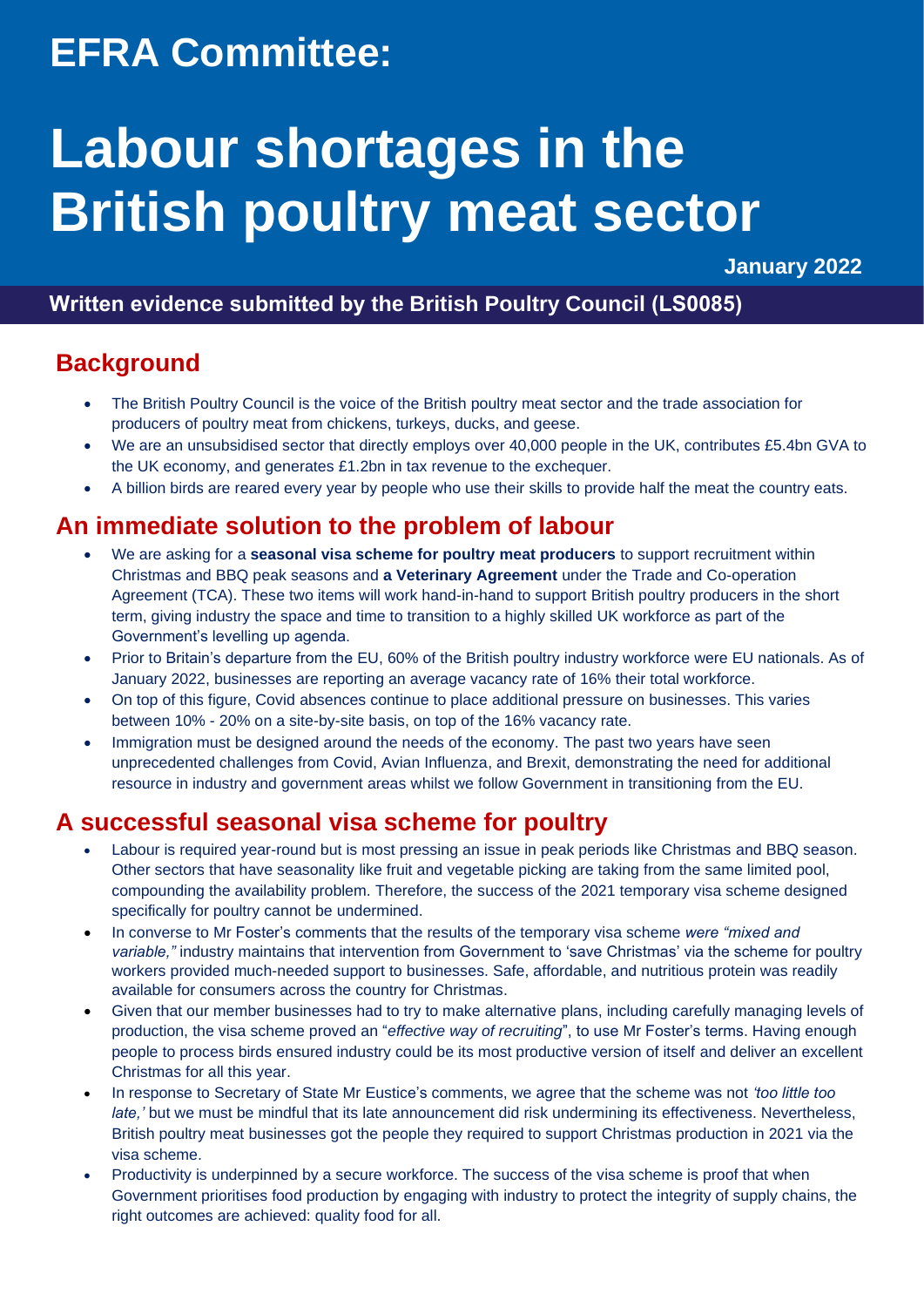- One of the biggest knock-on impacts of the current labour crisis will be on food security. Without enough people, businesses will be forced to cut back on production, leaving Britain in an inherently vulnerable position - forced to export good business, rely on imported food produced to lower standards and face a real risk of irrecoverable shortages and price inflation.
- This will create a two-tier food system where only the affluent can afford to eat British, at a time when both demand for British food is at an all-time high and whilst the Government is determined to level up.
- To put British food back on the road to recovery after this tumultuous period, poultry meat producers are focusing on longer term solutions that promote resilience and are investing in their workforce. However, to avoid compromise to supply or quality in the shorter-term, the British poultry meat industry would welcome a similar scheme for non-UK labour to enter the country in times of emergency or seasonal demand to work across food and farming. This measure would ensure productivity does not drop in the short term whilst industry channels their energy into the longer term 'levelling up' agenda, giving us space and time to upskill our British workforce and action investment plans in automation and technology.

## **British producers are adjusting to life as a third country**

- From Covid to Bird Flu, the challenges faced by British poultry meat businesses since 2020 have been many and, at times, extreme. Britain's food heroes have demonstrated huge resilience and determination in the face of issues and have continued to deliver a secure, world-class standard of protein to the population.
- British poultry meat businesses have gone to extraordinary, often costly, lengths to adjust to life as a third country, whilst tapping into Government's ambitions to 'level up' with plans to invest and upskill. The sector is making its professions attractive for the pool of unemployed, but the fact is that the natural pool of UK labour is limited, automation is complex and training requirements for highly-skilled jobs take time to implement.
- As labour declines, it intensifies the issues British poultry meat producers are facing as a third country trading with the EU. Pressures across the year from Brexit, Bird Flu and Covid – all underpinned by a shortage of labour – have resulted in delays to the implementation of plans intended to meet the 'levelling-up' agenda for skills, employment, technology, and automation.
- The British poultry meat industry requires breathing space to enact these plans. A crucial factor in this will be access to vital resources, including non-UK labour, to maintain our productivity in this period of unpredictable change whilst the industry transitions into a higher skilled workforce.
- Technology, investment in skills development and a non-UK workforce can co-exist temporarily for these investments to be actualised. In particular, Christmas 2021 has demonstrated the potential in a limited seasonal scheme in allowing domestic production to flourish.

### *Animal Health Regulations*

#### *Detail*

- From 15 January 2022, new Export Health Certificates (EHCs) are required for exports to the EU and to NI where one is necessary. Controls do not come into play until July 2022, and whilst there is some flexibility for producers with old certificates allowed to be used until April, industry still faces a commercial disadvantage.
- Checks must be fair and balanced. British businesses were criticised by their own Government for *"a lack of preparedness"* for a deal they had just seven days to implement in the midst of the greatest health crisis of our lifetime. EU exporters have faced near-frictionless trade coming into the UK for over a year and can expect the same luxury well into 2022. Failure to implement full UK border controls is helping UK competition.
- The completion of an EHC takes time; every certificate is unique to a consignment and the Official Veterinarian (OV) must get each part right. Government must be aware of the resources necessary to deliver this requirement – yet there is a bespoke OV shortage in this country, with 95% of FSA vets non-UK citizens.
- Industry needs confidence that Government is putting the necessary resources and processes in place to deal with what will become a large task when imports face the same checks come July 2022.
- Our member businesses need to see Government ensuring border arrangements for product coming into this country are well planned and executed to minimise supply chain disruption. If not, come July 2022, we will find that we have just deferred rather than confronted the consequences of the TCA.

#### *Solution*

• Though Mr Eustice argues that the decision to delay import checks was to avoid *"an additional potential stressor on the system…given the stresses we were seeing on supply chains more generally,"* industry maintains that continuing to delay checks, with a shortage of OVs, is causing commercial stress on exporting businesses, chewing into the viability of British businesses.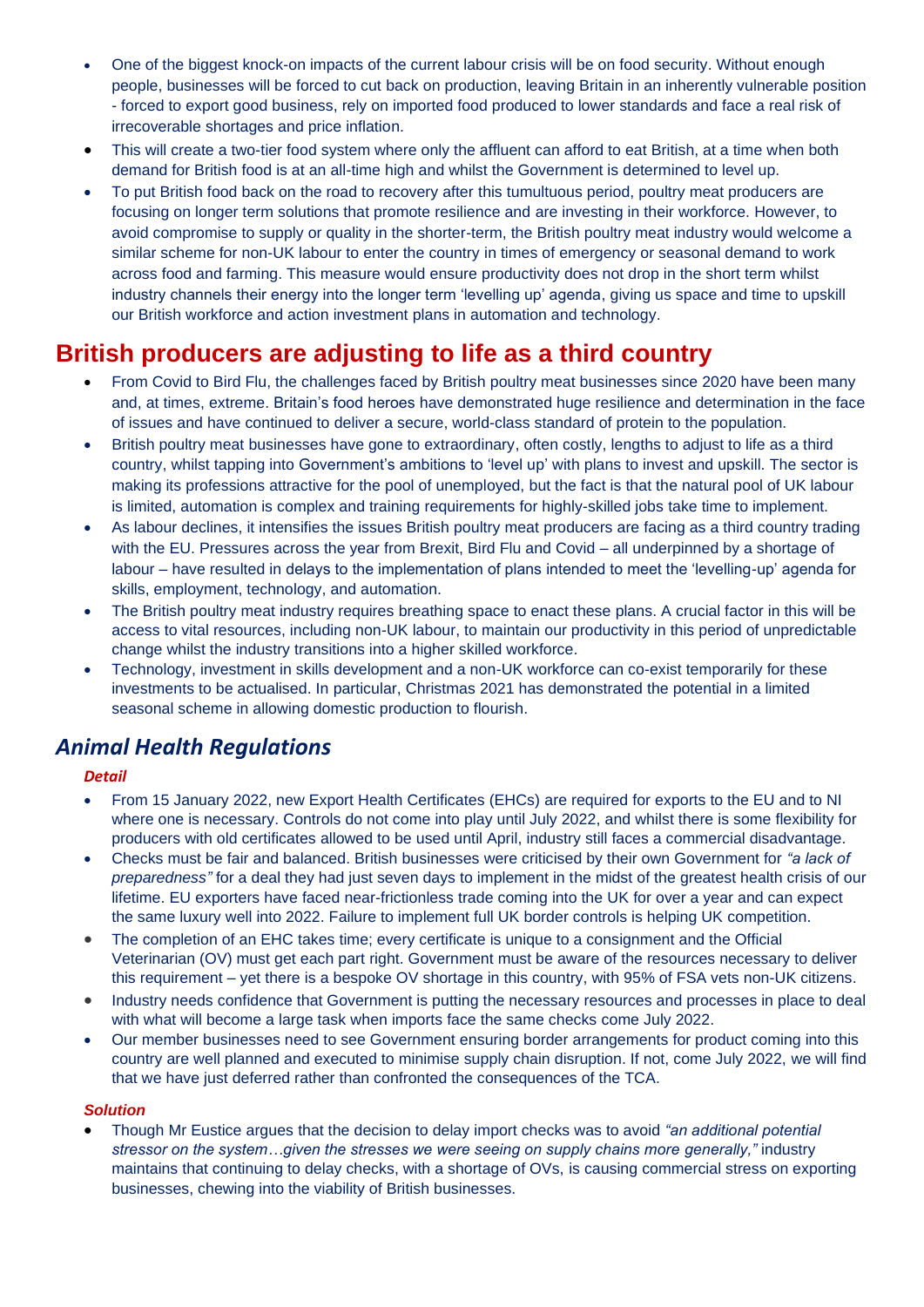- A bespoke UK-EU veterinary agreement is the necessary solution to address the structural issues British poultry meat businesses are up against in the immediate. These range from trading food and feed between GB, EU, and NI to chronic OV shortages that are intensifying the problem with checks at the moment.
- Equivalence of standards is essential to time-sensitive trade. New ways of managing the system must be arranged to secure the fairness and competitiveness of trading with the EU, particularly when import controls take effect in July 2022. We need to face these issues sooner rather than later. If this period of time isn't used efficiently pre-July, Government risks finding out it hasn't dodged the disruption it aimed to avoid after all.

## *Bird Flu*

#### *Detail*

- Avian Influenza is a unique challenge the poultry industry faces and is arguably the largest threat to the sector's existence. We currently find ourselves in the midst of the worst bird flu crisis we have ever seen.
- The real-world impact of Brexit means bird flu comes at far greater a commercial impact than ever. A lack of resource combined with controls British producers is jeopardising our ability to keep the flow of food moving.
- When bird flu is found the area is put into a 90-day control zone. Third country controls dictate no birds or meat from birds within these zones – and as of 15<sup>th</sup> January 2022 meat having *'passed through'* them – cannot be exported into the EU during that 90-day period. In large rural areas like Yorkshire and Leicestershire where disease is in high concentration these zones end up overlapping. The consequence is producers end up trapped in restrictions despite potentially having no cases of flu onsite, meaning they cannot transport birds to slaughter or meat for export.
- With restrictions layering up and controls articulating those birds with no flu might not be able to be transported through a zone that covers main roads and motorways, there seems to be no end in sight for producers facing controls - controls that do not exist for EU members.

#### *Solution*

- The UK workforce currently lacks the necessary skills and numbers to manage this outbreak as efficiently as we would like. We are most specifically short of poultry catchers to aid in stamping out disease. An ongoing controlled visa scheme would bring enormous benefit in balancing our workforce in times of emergency whilst poultry producers channel their energies into levelling up of the industry.
- Food must get to where it needs to be, and the real-world impact of Brexit whilst dealing with Bird Flu is jeopardising that. Negotiating a form of mutual UK-EU veterinary agreement will ease the problems we currently face with the EU under Bird Flu, not to mention when import controls take effect later this year.

## **Immigration must focus on the changing needs of the economy**

- As year-round labour declines, imbalances in the form of a labour shortage intensifies the issues British poultry meat producers face, some of which are outlined above. It is posing a risk to food supply, creating financial stress, jeopardising business viability, and reducing our productivity. This will go on to lead to more challenges at a time when we should be proactively focused on creating a high skilled, high-tech industry and feeding the nation both to the standards expected of us and the standards we expect of ourselves.
- There are always going to be issues that are beyond our control; labour does not need to be one of them.
- To echo Mr Eustice's comments, "*healthy, profitable domestic food production is necessary for food security*." We believe that the UK depends on the poultry industry's efficiency and productivity for both food security and to set a global example of leading standards in sustainable meat production.
- It is our view there will be little lessening of the current intensity of pressures we face. Covid, labour, and inflationary pressures will substantively hinder the implementation of our strategic planning going forward to put food on every table. Therefore, targeted support – giving flexibility and consistency in our workforce – is required to ensure we can 'level up' to meet Government's stated ambitions.
- Immigration must support domestic production and the needs of the country in that given period. Whilst we fully transition out of the European Union and level up, playing our vital part in the nation's recovery from the pandemic, we have to ensure the resilience of our supply chains to avoid compromising their robustness. That means that we require certainty in our workforce.

## **Final thoughts and asks**

• The issue of labour in food production was first raised by the Food Resilience Industry Forum in March 2020. Since then, following Britain's departure from the European Union and the onset of Covid-19, ability to recruit has deteriorated a great deal in a very short period of time. Unprecedented challenges have demonstrated the need for additional resource in industry and government areas whilst we follow Government in transitioning from the European Union into a levelling up agenda.